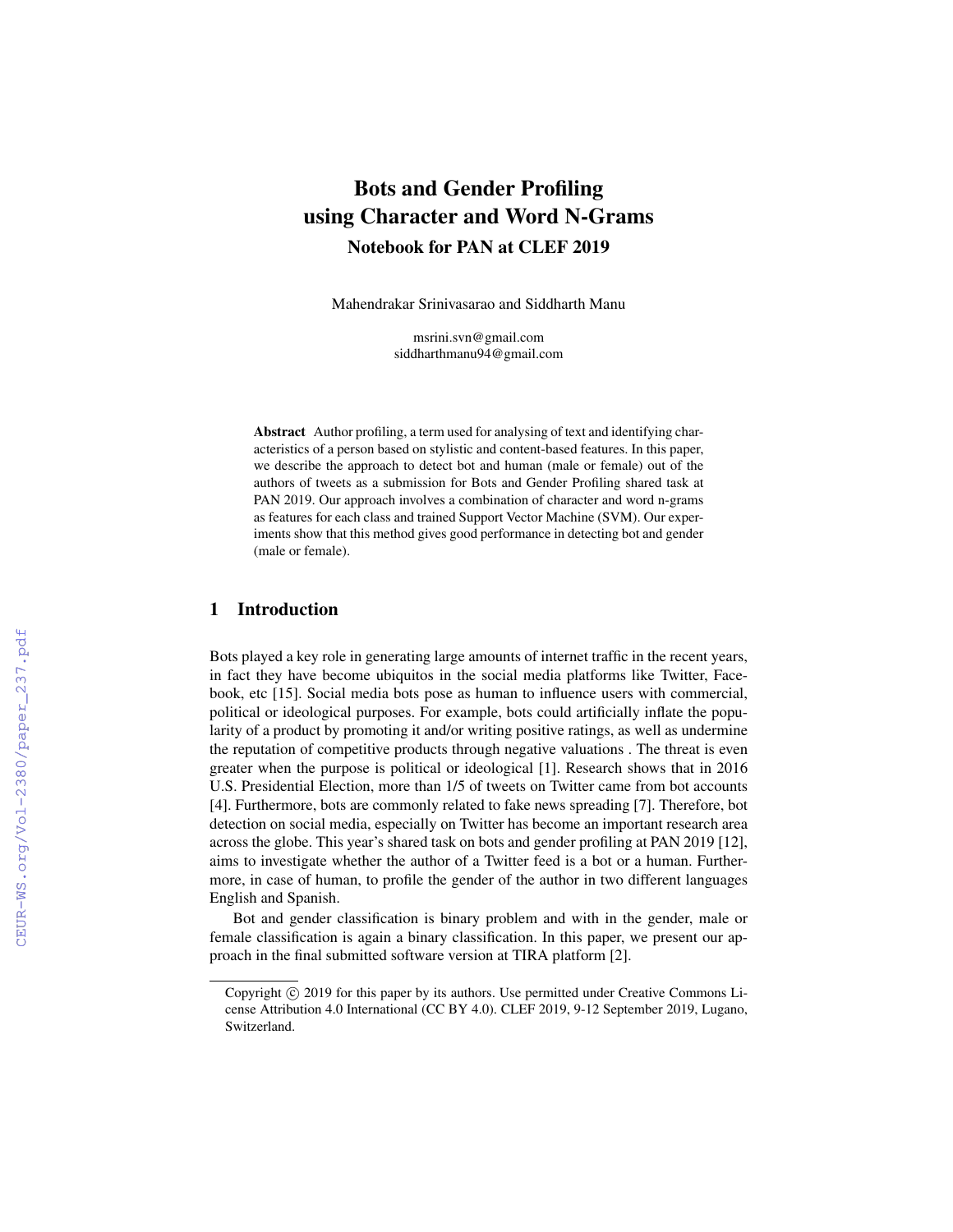## 2 Related Work

Word and character n-grams have been strong predictors of gender in author profiling[9]. For author profiling, it has been shown that tf-idf weighted n-gram features, both in terms of characters and words, are very successful in capturing especially gender distinctions [14], [6]. Character and word grams have proven to obtain decent results in gender classification on Twitter. In the paper [5] authors use word unigrams, bi-grams and character 1-5 grams as features to feed into various training algorithms. Most of the best performing teams in author profiling task at PAN have adopted similar approaches to obtain good accuracies [3], [6]. In the past years shared tasks at PAN, traditional machine learning training algorithm Support Vector Machine (SVM) has been used in combinations of character and tf-idf word n-grams [13]. Even though there are two different tasks here(one bot/gender and other male/female), can a model be built with the same set of features that are used extensively for gender detection for bot/gender detection as well ?

### 3 Dataset and Preprocessing

The dataset provided consists of a series tweets in the form of XML files, each one corresponding to an author, containing 100 tweets. Tweet text is in raw format, containing links, mentions to other users and hashtags.

Two groups of dataset are provided.

English: 4,120 authors,

Spanish: 4,120 authors

Each XML file per author (Twitter user) with 100 tweets and authors were coded with an alpha-numeric author-ID.

Most of the preprocessing is done with the of *TweetTokenizer* module of the Natural Language Took Kit library. Approaches followed in preprocessing tweet text are similar to commonly used techniques [8] and [6].

- Replacing line feed with *<LineFeed>*
- Tweet concatenation into one for a single author
- Replace URL with *<URLURL>*
- Removal of punctuations
- Trim repeated character sequences of length >= 3

#### 4 Features

In author profiling task, PAN 2018, second best performing team [6] used different combinations of word and character n-grams on tweet text. This has motivated us to use the similar approach for the bot and gender detection task as well. Table 3 shows character and word n-gram hyper parameters used which are obtained after different experiments on both English and Spanish datasets.

TF-IDF matrix created out of character and word n-grams (term frequencey of less than 2 omitted). Dimensionality reduction on this matrix is done using Singular Value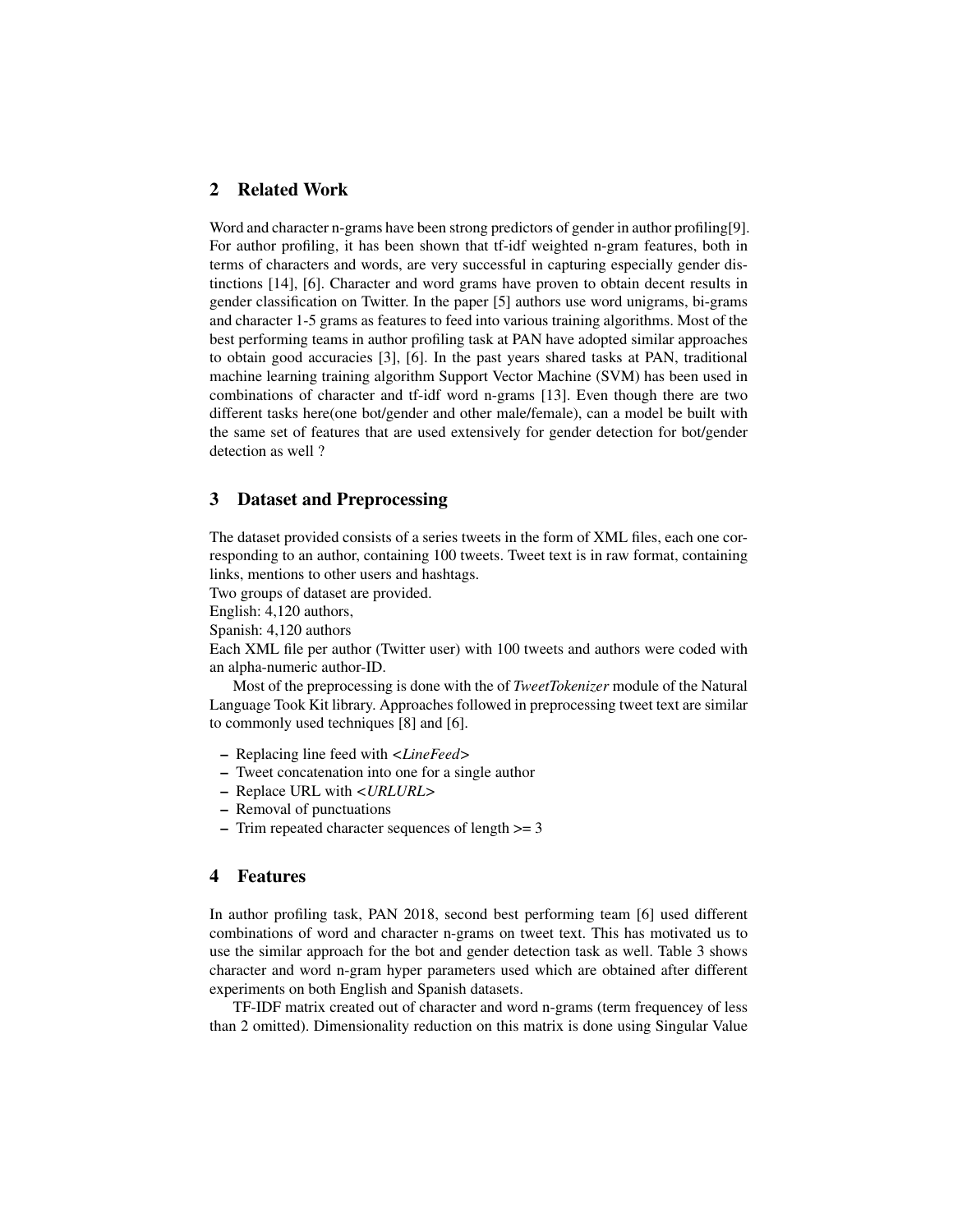Table 1. n-Gram Hyper Parameters used for English and Spanish

| Language/n-grams English Spanish |         |         |
|----------------------------------|---------|---------|
| Character grams                  | $3 - 4$ | $3 - 4$ |
| Word grams                       | 1-3     | $1 - 2$ |

Decomposition (SVD) and library call truncateSVD from scikit learn was used. The reduced rank space contained only 200 features as optimal. Increasing in number of componets ( $>$  200) in the reduced rank space resulted in decreased accuracy and sometimes resulted in memory error on 4GB RAM Tira virtual machine. Support Vector Machines (SVM) has been proven to obtain decent results in author profiling [6], [9] . When compared with other trainers SVMs proved to be more discriminatory. Therefore, the implementation of linear SVM in the library scikit-python [10] was chosen as the classification method. In order to prevent overfitting, the value of C was fixed in 1.0, as done in [15].

#### 4.1 Experiments and Results

In order to validate the approach, the data for each language was split in 60% for training and 40% for test (i.e 2472 documents for training and 1648 for testing). The experiments are made from a subset, the classification in the final task will be made using all the training data. We have tried different trainers NaiveBayesPredict, LogisticRegression and LinearSVC. Model training is done using 10-fold cross validation as it has obtained good results [6]. LinearSVC is choosen in the final version of the software as it has given good results over the others. Results on test data (which is 40% of the original training data) are shown in Table 2 for English dataset. In the final submission, model is trained

| Trainer Used              | Mean Accuracy | CrossValidataion <br>TestSet Accuracy |
|---------------------------|---------------|---------------------------------------|
| NaiveBayesPredict   66.69 |               | 58.37                                 |
| Logistic Regression 92.39 |               | 90.23                                 |
| LinearSVC                 | 94.42         | 93.08                                 |

Table 2. Accuracy on English Test-set (40% of training data).

on the whole training set using SVM Classifier and tested on the official PAN 2019 test set for the author profiling task, on the TIRA platform [11]. Results obtained on final submission are shown in Table 3.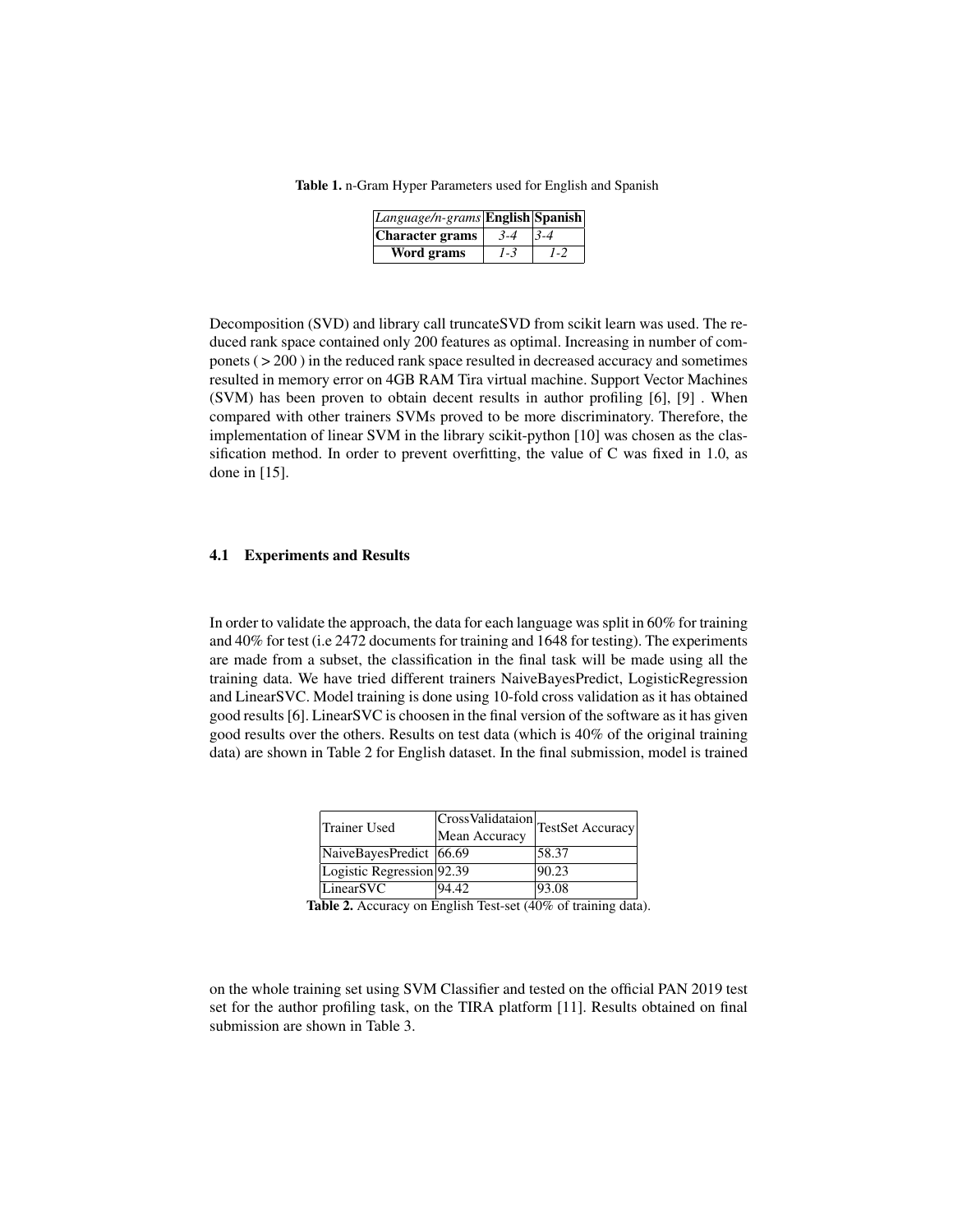Table 3. Results obtained on Final Test Data Set

|         | Language BOTS vs. HUMAN Gender Average |                 |        |
|---------|----------------------------------------|-----------------|--------|
| English | 0.9371                                 | $0.8398$ 0.8884 |        |
| Spanish | 0.9061                                 | 0.7967          | 0.8514 |
| Average | 0.9216                                 | 0.8182          | 0.8699 |

#### 5 Conclusion

The simple approach defined here and in the past [6] performs well when compared with others, decently. Word unigram and bigrams have given good results and increasing word n-gram size beyond 2 decreased the performance for both English and Spanish datasets. This hyper parameter tuning was necessary. Initial submission of software resulted in memory error due to more number of components in reduced rank space ( done using truncatedSVD ). However, increasing the number of components beyond 200 did not improve the performance. SVM still remains at the top for the bot/gender detection task based on our experiments. As a future work, deep neural networks can be considered, especially Convolutional Neural Networks (CNN) to obtain better results.

#### References

- 1. Bots and gender detection (2019),
- https://pan.webis.de/clef19/pan19-web/author-profiling.html
- 2. Tira platform (2019), https://www.tira.io/
- 3. Basile, A., Dwyer, G., Medvedeva, M., Rawee, J., Haagsma, H., Nissim, M.: N-gram: New groningen author-profiling model. arXiv preprint arXiv:1707.03764 (2017)
- 4. Bessi, A., Ferrara, E.: Social bots distort the 2016 us presidential election online discussion (2016)
- 5. Burger, J.D., Henderson, J., Kim, G., Zarrella, G.: Discriminating gender on twitter. In: Proceedings of the conference on empirical methods in natural language processing. pp. 1301–1309. Association for Computational Linguistics (2011)
- 6. Daneshvar, S., Inkpen, D.: Gender Identification in Twitter using N-grams and LSA: Notebook for PAN at CLEF 2018. In: CEUR Workshop Proceedings. vol. 2125 (2018), http://ceur-ws.org/Vol-2125/paper\_213.pdf
- 7. Fox, M.: Want something to go viral? make it fake news. https://www.nbcnews.com/health/health-news/fake-news-lies-spread-faster-social-mediatruthdoes-n854896 (2018)
- 8. Magliani, F., Fontanini, T., Fornacciari, P., Manicardi, S., Iotti, E.: A comparison between preprocessing techniques for sentiment analysis in twitter (12 2016)
- 9. Oliveira, R.R., Neto, R.F.O.: Using character n-grams and style features for gender and language variety classification. In: CLEF (Working Notes) (2017)
- 10. Pedregosa, F., Varoquaux, G., Gramfort, A., Michel, V., Thirion, B., Grisel, O., Blondel, M., Prettenhofer, P., Weiss, R., Dubourg, V., et al.: Scikit-learn: Machine learning in python. Journal of machine learning research 12(Oct), 2825–2830 (2011)
- 11. Potthast, M., Gollub, T., Wiegmann, M., Stein, B.: TIRA Integrated Research Architecture. In: Ferro, N., Peters, C. (eds.) Information Retrieval Evaluation in a Changing World - Lessons Learned from 20 Years of CLEF. Springer (2019)